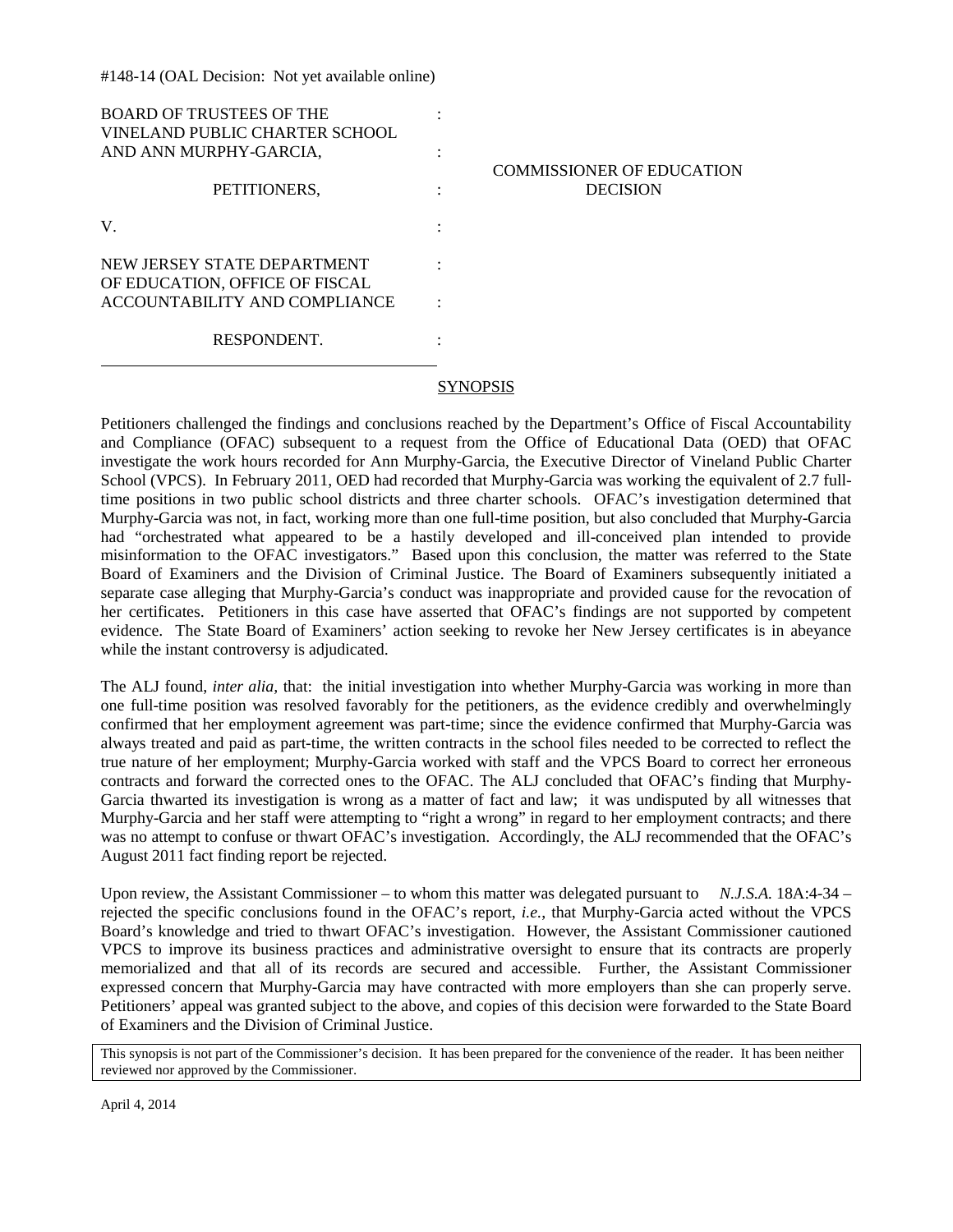OAL DKT. NO. EDU 9938-12 AGENCY DKT. NO. 176-6/12

BOARD OF TRUSTEES OF THE : VINELAND PUBLIC CHARTER SCHOOL AND ANN MURPHY-GARCIA, : COMMISSIONER OF EDUCATION PETITIONERS,  $\qquad$  : DECISION  $V.$  :

NEW JERSEY STATE DEPARTMENT : OF EDUCATION, OFFICE OF FISCAL ACCOUNTABILITY AND COMPLIANCE:

\_\_\_\_\_\_\_\_\_\_\_\_\_\_\_\_\_\_\_\_\_\_\_\_\_\_\_\_\_\_\_\_\_\_\_\_

 $\overline{a}$ 

RESPONDENT.

The petitioners in this controversy challenge the findings and conclusions of the report of an investigation conducted by the Office of Fiscal Accountability and Compliance (OFAC) of the New Jersey Department of Education. The report found that petitioner Murphy-Garcia had attempted to thwart OFAC's investigation into her hours of employment, and referred the matter to the New Jersey State Board of Examiners (Board of Examiners) and the Division of Criminal Justice. Based upon OFAC's findings, the Board of Examiners concluded that Murphy-Garcia's certificates should be revoked.<sup>[1](#page-1-0)</sup> Both OFAC's report and the Board of Examiners' determination were appealed. The instant proceeding consists exclusively of the appeal of the OFAC report.

After a six-day hearing in the Office of Administrative Law (OAL), during which two representatives of the New Jersey Department of Education (the Department) and four

<span id="page-1-0"></span><sup>&</sup>lt;sup>1</sup> The Board of Examiners commenced an action to revoke Murphy-Garcia's certificates, which is still pending – but in abeyance – at the OAL under docket number EDE 1237-12. It relied on OFAC's findings and did not do its own investigation. The record does not indicate whether any action has been taken by the Division of Criminal Justice.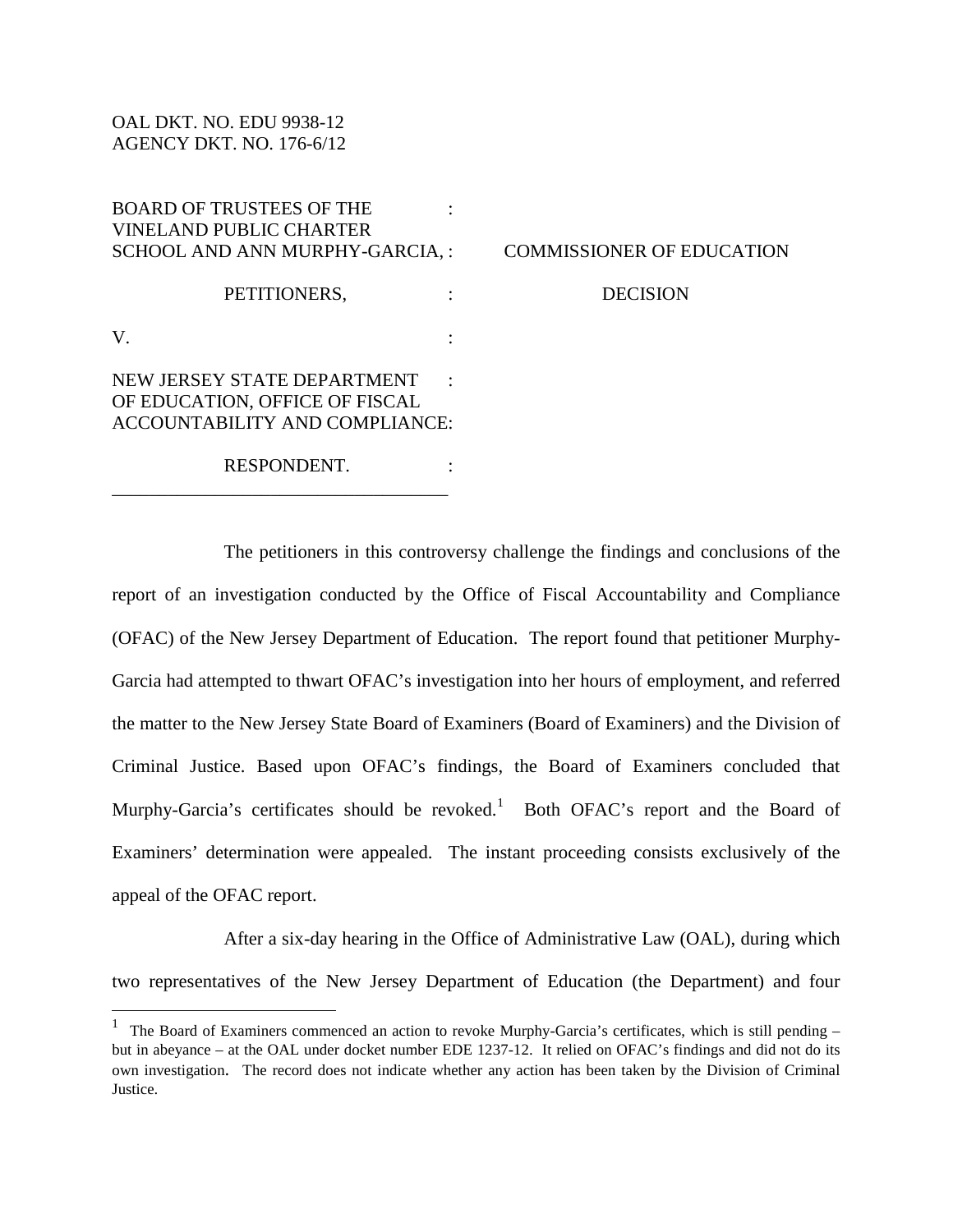witnesses affiliated with petitioners testified, and over forty exhibits were entered into evidence, the Administrative Law Judge (ALJ) assigned to the case determined that the findings and conclusions of the OFAC report were not supported by the record, and thus recommended that the Commissioner reject the OFAC report. Upon review of the record, Initial Decision of the OAL (Initial Decision), OFAC's exceptions and petitioners' replies thereto, the Commissioner<sup>[2](#page-2-0)</sup> concurs that the facts do not sufficiently support OFAC's conclusion that Murphy-Garcia singlehandedly – *i.e.*, without the knowledge of the Board of Trustees of the Vineland Public Charter School (VPCS) – took action to misinform OFAC and thwart its investigation.

As set forth in the Initial Decision, in February of 2011, the Office of Educational Data (OED) of the New Jersey State Department of Education recorded that Murphy-Garcia had been working the equivalent of 2.7 full-time positions in 1) the Winslow Township and Voorhees Township public school districts and 2) in three charter schools: VPCS, $3$  Charter-Tech High School for the Performing Arts, and Environment Community Opportunity Charter School.<sup>[4](#page-2-2)</sup> The OED asked OFAC to investigate.

Thomas Martin of OFAC was assigned the case. To ascertain Murphy-Garcia's hours of employment, Martin interviewed administrators from the schools at which she was employed and requested documents from her various employers, including copies of her 2009-10 and 2010-11 employment contracts for her job at the VPCS. The VPCS's business administrator, Jonathan Houdart, forwarded copies of contracts which had been given to him by

 $\overline{a}$ 

<span id="page-2-0"></span><sup>2</sup> This matter has been delegated to the undersigned Assistant Commissioner, pursuant to *N.J.S.A.* 18A:4-34.

<span id="page-2-1"></span> $3$  Murphy-Garcia is a founding member of VPCS.

<span id="page-2-2"></span><sup>&</sup>lt;sup>4</sup> The record includes a copy of a letter dated July 25, 2010, from several individuals to Deborah Yanez, who was the President of the Winslow Township Board of Education, complaining about the high salary drawn by Murphy-Garcia and questioning how she could be putting in the hours to warrant that salary while also serving four other schools or school districts. *See,* twentieth document attached to the interrogatory answers of Gary Stanker, in the Department's Exhibit P-38. The letter was copied to Governor Christie and two media organizations.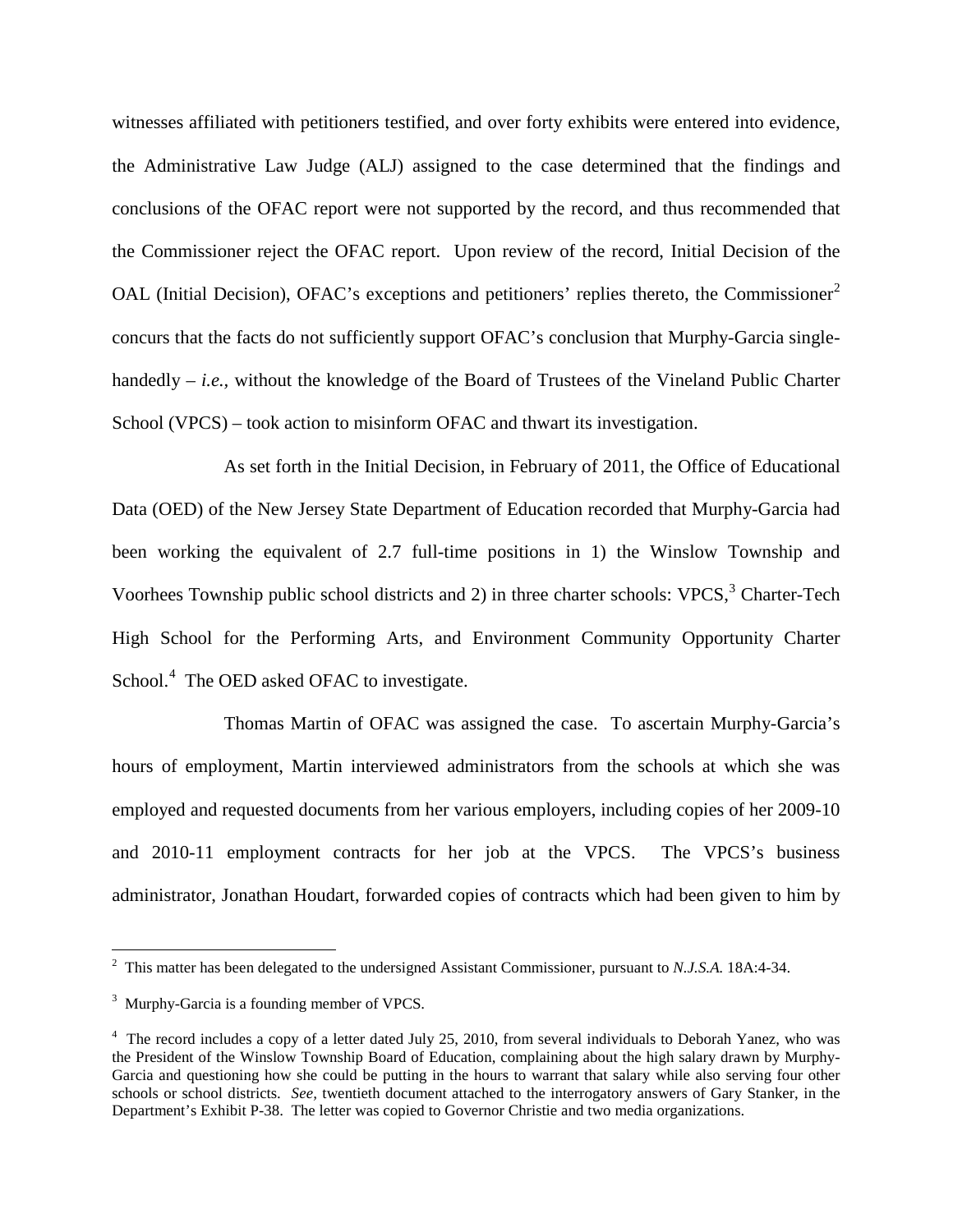VPCS secretary Colleen Colclough. The copy of the contract for the 2009-10 school year consisted of one page, and the copy of the contract for the 2010-11 school year was three pages long. The contract for the 2010-11 school year indicated that Murphy-Garcia was a full time employee. When Martin compared that contract with Murphy-Garcia's contract with the Winslow Township Board of Education, which also listed her as a full-time employee, Martin set up interviews with VPCS employees to ascertain Murphy-Garcia's actual hours.

Soon after Houdart's transmission of the contract copies, petitioners learned that an error had been made. As Colclough ultimately testified, when she was originally asked to pull Murphy-Garcia's employment contracts, she took them out of a file marked "voided." [5](#page-3-0)T12.<sup>5</sup> Since she was not able to find copies of Murphy-Garcia's contracts anywhere else, she thought they must have been misfiled in the "voided" folder. 5T13-14. When Colclough had given Houdart the contract copies, she had not told him that she had retrieved the copies from the "voided" file, 5T22, and he sent them off without reviewing them. 3T159.

After the mistake was caught, on March 11, 2011, Colclough sent Martin an email, which carried a letter signed by Houdart. The letter advised that Houdart was transmitting corrected contracts for the 2009-10 and 2010-11 school years. In the corrected 2010-11 contract, Murphy-Garcia's employment was designated as part-time. Martin was suspicious of the replacement contracts.<sup>[6](#page-3-1)</sup>

 $\overline{a}$ 

<span id="page-3-0"></span> $5$  1T = Hearing Transcript dated January 22, 2013; 2T = Hearing Transcript dated January 31, 2013;

 $3T$  = Hearing Transcript dated March 14, 2013;  $4T$  = Hearing Transcript dated March 21, 2013;

 <sup>5</sup>T = Hearing Transcript dated May 24, 2013; 6T = Hearing Transcript dated August 7, 2013.

<span id="page-3-1"></span><sup>6</sup> The ALJ asked Colleen Schulz-Eskow, of the Department's Charter School Office, whether replacement contracts had ever been submitted by other charter schools, and she testified in the affirmative. 6T71. She further stated that charter school Boards of Trustees have the prerogative to change contracts without the Department of Education's approval. 6T73. If the change is detrimental to the school's financial position, that is revealed when the Department does its annual audit of budgets submitted on March 31 of each year. 6T74.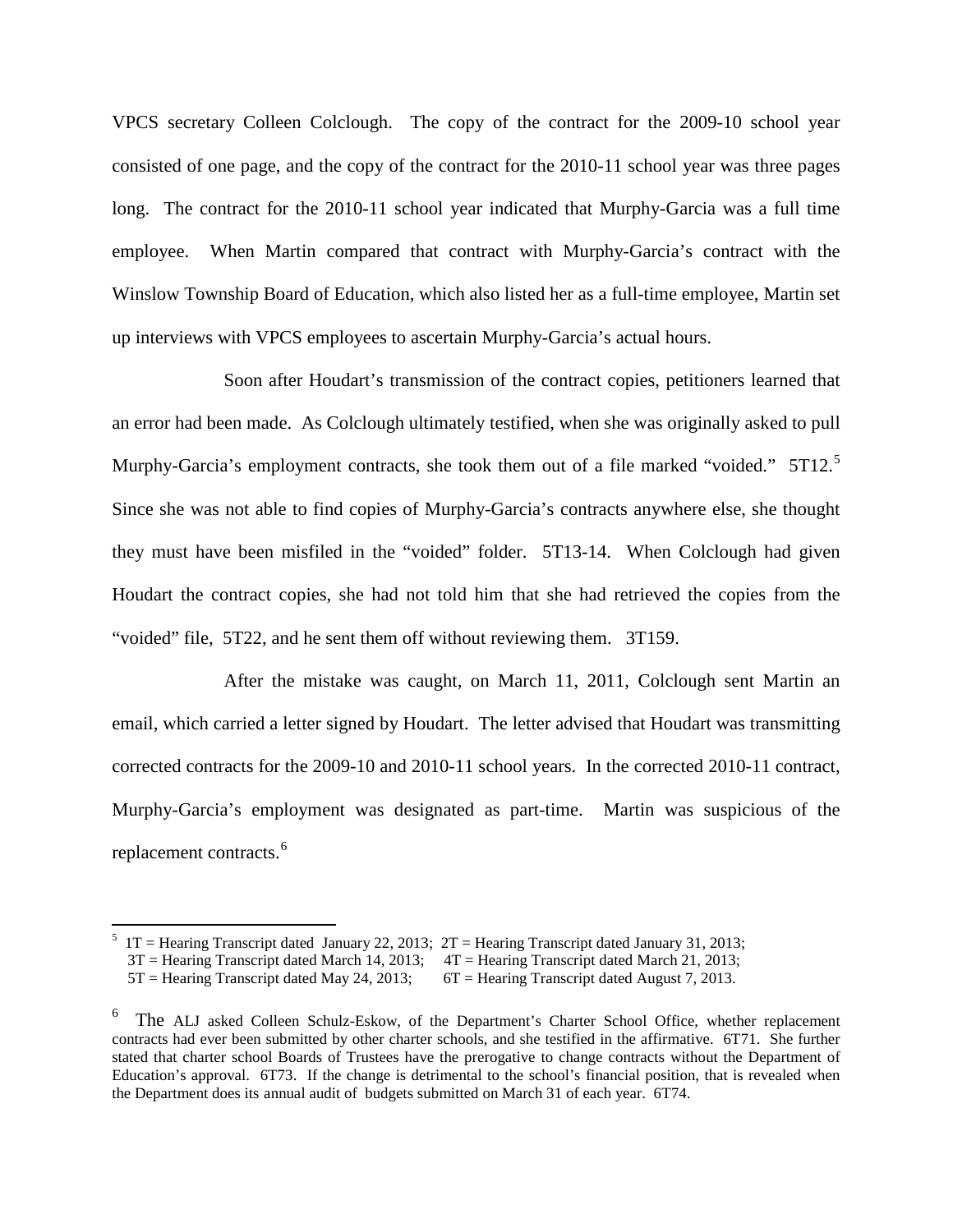The record also reveals that in March 2011, Gary Stanker, president of the VPCS Board of Trustees, and the other Board members learned of the issue with Garcia's employment contracts. It is undisputed that 1) Murphy-Garcia undertook to reconstruct her original contracts; 2) on March 9 or 10, 2011, Stanker knowingly signed the reconstructed contracts (OFAC's Exhibits P-9 and P-12) for submission to OFAC; and 3) Murphy-Garcia drafted the March 11, 2011 letter, which was signed by Houdart (OFAC Exhibit P-7) and attached to Colclough's March 11, 2011 email to Martin (OFAC Exhibit P-6), transmitting the reconstructed contracts.

Stanker testified that he executed the contracts after the Board members had conferred with each other informally. 4T59-60. Everyone on the board had understood that, since neither Murphy-Garcia nor the VPCS staff could find the original operative contracts for Murphy-Garcia, she was attempting to produce corrected contracts. 4T200-01. The Board was also aware of the fact that Stanker would sign P-9 and P-12. 4T85. No one felt that it was necessary to have a board meeting, because even if the contracts erroneously sent to Martin had contained incorrect provisions, everyone knew that Murphy-Garcia had always worked parttime. 4T54; 4T59. Further, the Board had consulted with its attorney, Hope Blackburn, who had advised that since no changes were being made to the original terms of Murphy-Garcia's contracts, there was no need for a formal Board resolution authorizing the reconstruction and submission of the contracts. 4T55.

Stanker further recalled that at a March 27, 2011 public Board meeting, about two weeks after Murphy-Garcia's reconstructed contracts had been sent to OFAC, Murphy-Garcia reported her actions to the Board. She advised that she had reconstructed the contracts, had gotten them signed by Stanker and the present and former VPCS business administrators, and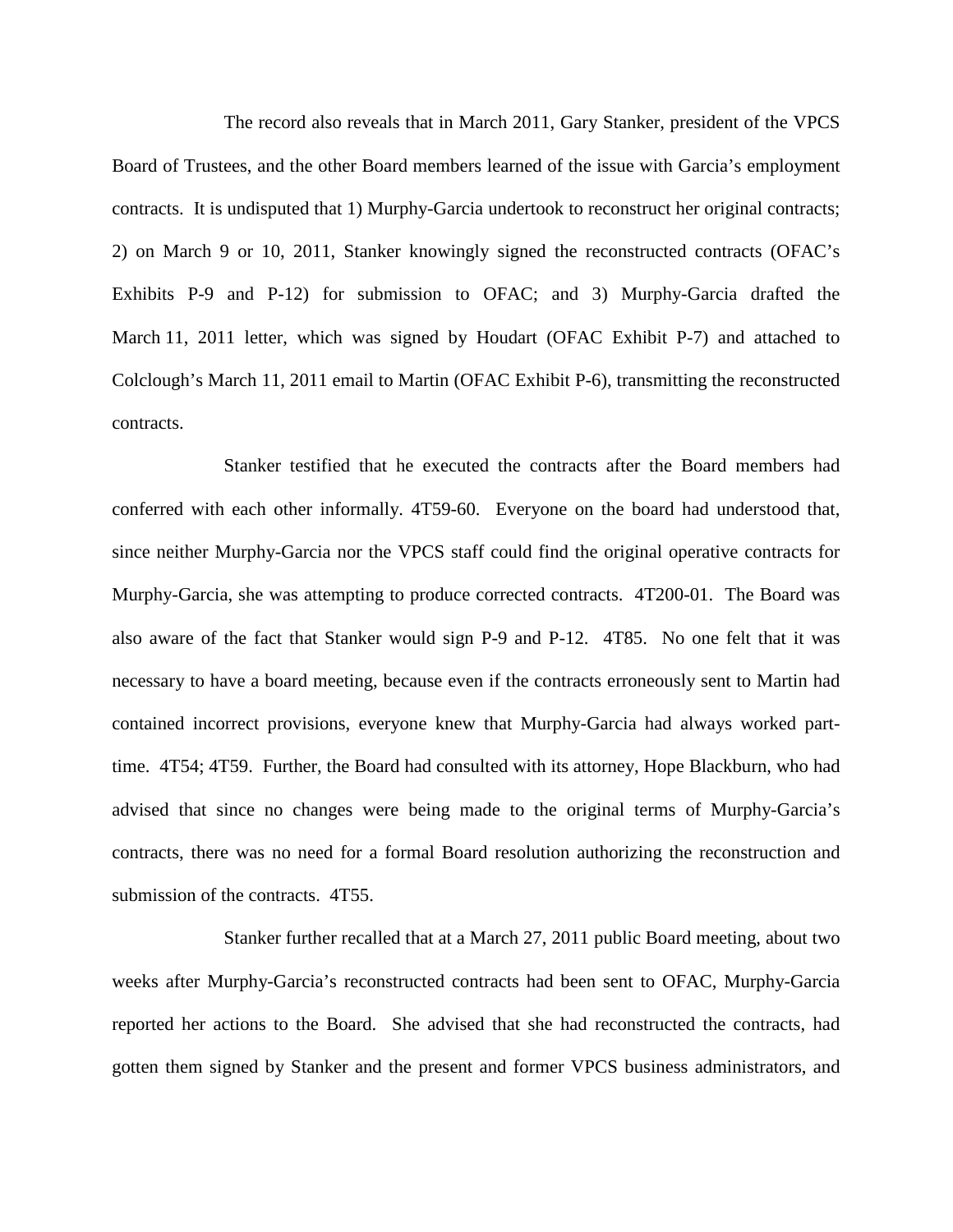had seen to it that they were forwarded to Thomas Martin at OFAC. 4T162. An excerpt from the minutes of the March 27, 2011 Board meeting, which made reference to Murphy-Garcia's report to the Board, was entered into evidence as VPCS Exhibit R-7.

However, according to Stanker, the submission of the reconstructed contracts did not resolve OFAC's inquiry. Further requests for information were made by Martin, and the Board decided to get a second opinion from different legal counsel about how the Board might handle the problem. 4T201. It was stipulated that the second opinion came from Joan Josephson, Esq. 4T85. During a June 19, 2011 Board meeting, Josephson counseled the Board that it would be prudent for them to formally ratify the March 2011 actions of Murphy-Garcia, Stanker, *et al.* by way of a resolution. 4T163-65. The Board did so; its act was memorialized in the minutes for the June 19, 2011 Board meeting. 4T164; P-35.

The record contains other indications that Murphy-Garcia was not attempting to hide from OFAC an improper simultaneous employment in two full-time jobs. According to Martin's final report (OFAC Exhibit P-36), in June 2011 attorney Blackburn had told him that it was always intended that Murphy-Garcia be a part-time employee. (Exhibit P-36 at 8) To support her assertion, Blackburn emailed Martin a copy of the template she had provided to VPCS in June 2009 to serve as the basis of Murphy-Garcia's contract. (Exhibit P-36 at 9) Also, when Martin interviewed VPCS Principal Yvonne Cribbs, Stanker, and two other VPCS board members, $<sup>7</sup>$  $<sup>7</sup>$  $<sup>7</sup>$  they all told him that Murphy-Garcia had always worked part-time at VPCS.</sup> (Exhibit P-36 at 7 and 10) And Randy Ostrow, the business administrator who worked for VPCS in the first half of 2009, testified that the original 2009-10 contract for Garcia, which was lost, was similar to P-33 (a template of P-9, the corrected contract sent to Martin on

<span id="page-5-0"></span><sup>-&</sup>lt;br>7 Stanker further testified that he had communicated to Martin at two separate meetings that Garcia was always part-time. 4T149-50.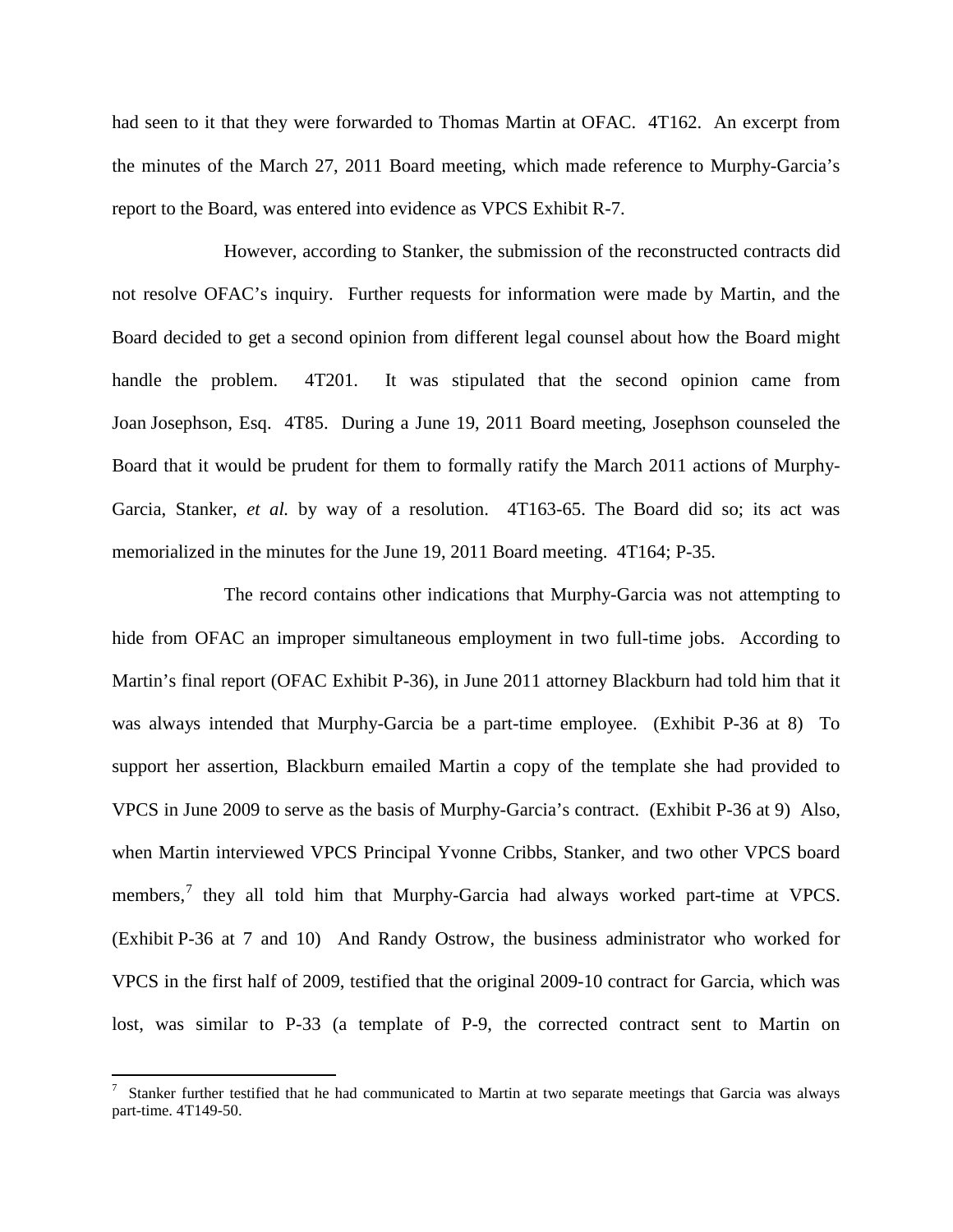March 11, 2011) as opposed to the one-page document erroneously sent to Martin on March 3, 2011 (OFAC Exhibit P-4). 3T261-64. Ostrow corroborated that Murphy-Garcia's contract had been drafted by Hope Blackburn, and that it had contemplated part-time employment.  $3T264$ .<sup>[8](#page-6-0)</sup>

Nonetheless, on an unspecified date in August 2011, OFAC issued a report accusing Murphy-Garcia of orchestrating a "hastily developed and ill-conceived plan intended to provide misinformation to the OFAC investigators and thwart the OFAC investigation." (Exhibit P-36 at 11) The report further found that Murphy-Garcia, "of her own accord and without the knowledge or consent of the VPCS Board, undertook the following:

Modified her original employment contracts….

Sought out and received witnessing signatures from both a current subordinate and a former subordinate on incomplete signature pages of those modified contracts via late night emails.

Authored a document to the OFAC that indicated the replacement contracts developed by her were, in fact, the original employment contracts.

(Exhibit P-36 at 11. [Emphasis added.])

 $\overline{a}$ 

In the OFAC report, great weight was placed on a sentence in the March 10, 2011 letter (OFAC's Exhibit P-7) transmitting the corrected contracts to him. That sentence stated: "We have attached the contracts for Dr. Garcia that were in our minute books and also I have certified an excerpt for your records." The '"certified excerpts," entered into evidence as OFAC Exhibits P-10 and P-13, are portions of the VPCS Board's June 14, 2009 and May 2, 2010 meeting minutes in which approval of Murphy-Garcia's contracts for the 2009-10 and 2010-11

<span id="page-6-0"></span> $8$  Ostrow testified that she did not mind signing Murphy-Garcia's corrected 2009-10 contract (by signing a signature page, OFAC Exhibit P-15, which Murphy-Garcia had scanned and emailed to her) because she knew that there had been such a contract for Murphy-Garcia in 2009. 3T265-66; 3T274. When she signed the corrected contract she was no longer working at VPCS and Murphy-Garcia had no influence over her. 3T271. She signed the emailed signature page (P-15) in 2011 to replace the 2009-10 contract, which could not be found. 3T273-74.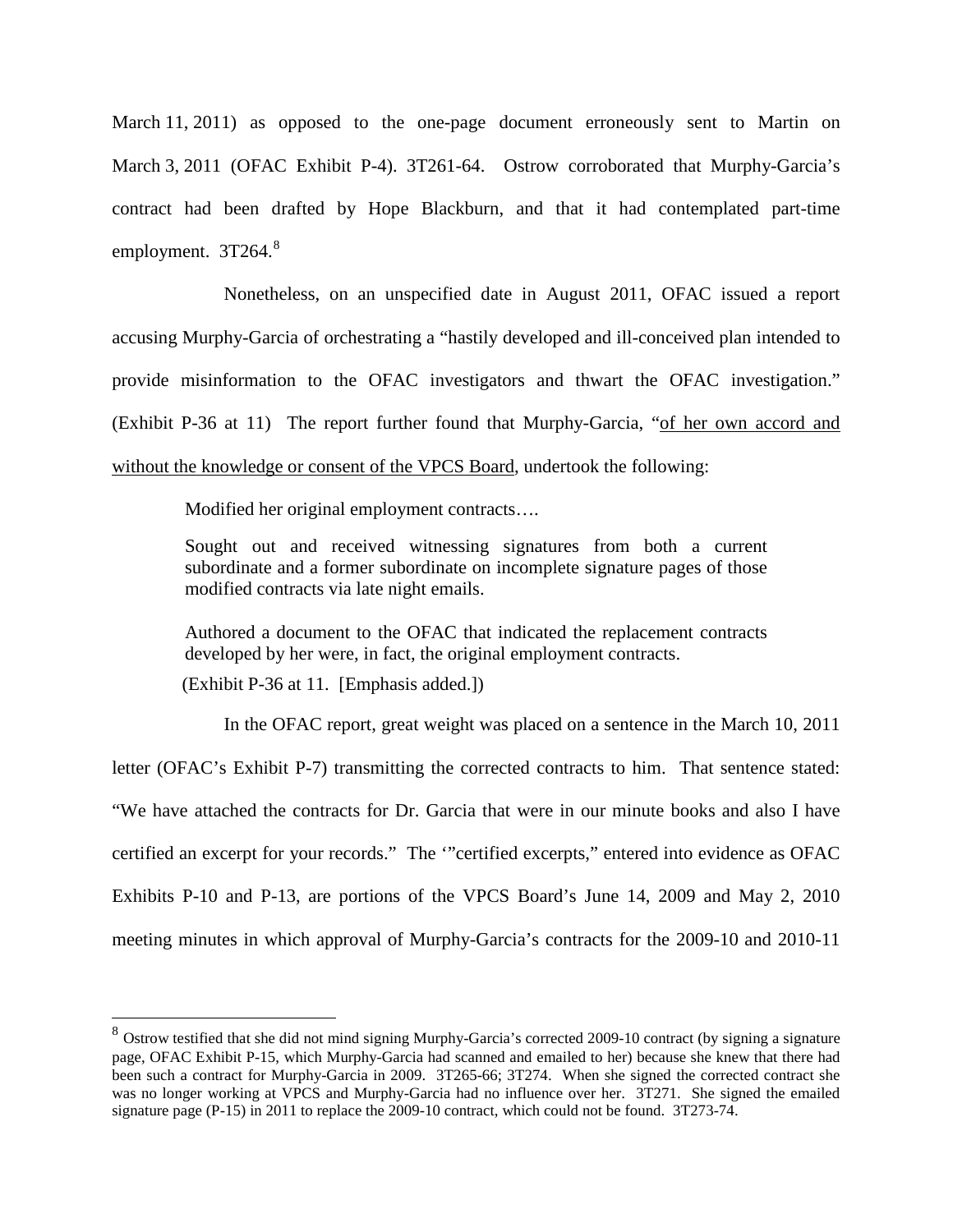school year are memorialized.<sup>[9](#page-7-0)</sup> Martin's interpretation of the above-quoted sentence appears to be that Murphy-Garcia was purporting to send him the exact physical contracts authorized by the VPCS Board at its June 2009 and May 2010 meetings. The Commissioner is not persuaded that the above referenced language necessitates such an interpretation.

Considering the foregoing, the Commissioner agrees with the ALJ's finding that:

…the VPCS Board was fully aware and authorized the action taken by Garcia to correct her employment contracts, consistent with the advice of legal counsel. Garcia collaborated with the Board and school administrators to effectuate the correction plan; albeit in an informal or piecemeal way. The overarching intent was to recreate the lost contracts with the same terms and conditions that existed at the time they were originally approved by the Board.

(Initial Decision at 11)

 $\overline{a}$ 

Thus, as stated above, the Commissioner must reject the conclusions of the OFAC report, which attribute to Murphy-Garcia an intent to mislead Martin and thwart the OFAC investigation into her hours.<sup>[10](#page-7-1)</sup>

The Commissioner notes that the bulk of OFAC's exceptions to the Initial Decision pertain to Murphy-Garcia's and Houdart's invocation of the Fifth Amendment to the Constitution. The Commissioner has reviewed the exceptions, but rejects them. First, the Commissioner declines to draw a negative inference relating to Houdart's decision to terminate his testimony. While the possibility that his statements about his transmittal of incorrect contracts might subject him to criminal sanctions seems remote, it nonetheless existed by virtue of OFAC's transmittal of its report to the Division of Criminal Justice. The Commissioner is further unpersuaded that a negative inference flowing from Houdart's actions can be imposed

<span id="page-7-0"></span><sup>&</sup>lt;sup>9</sup> While the approvals disclose the salary to be received by Murphy-Garcia, they do not mention her hours.

<span id="page-7-1"></span><sup>&</sup>lt;sup>10</sup> Since the OFAC report did not expressly allege impropriety by the VPCS Board, the Commissioner does not find it necessary to comment on the ALJ's analysis of the Board's actions *vis-à-vis* the Open Public Meetings Act*, N.J.S.A.* 10:4-15 *et seq. See,* OFAC's Exception VI to the Initial Decision.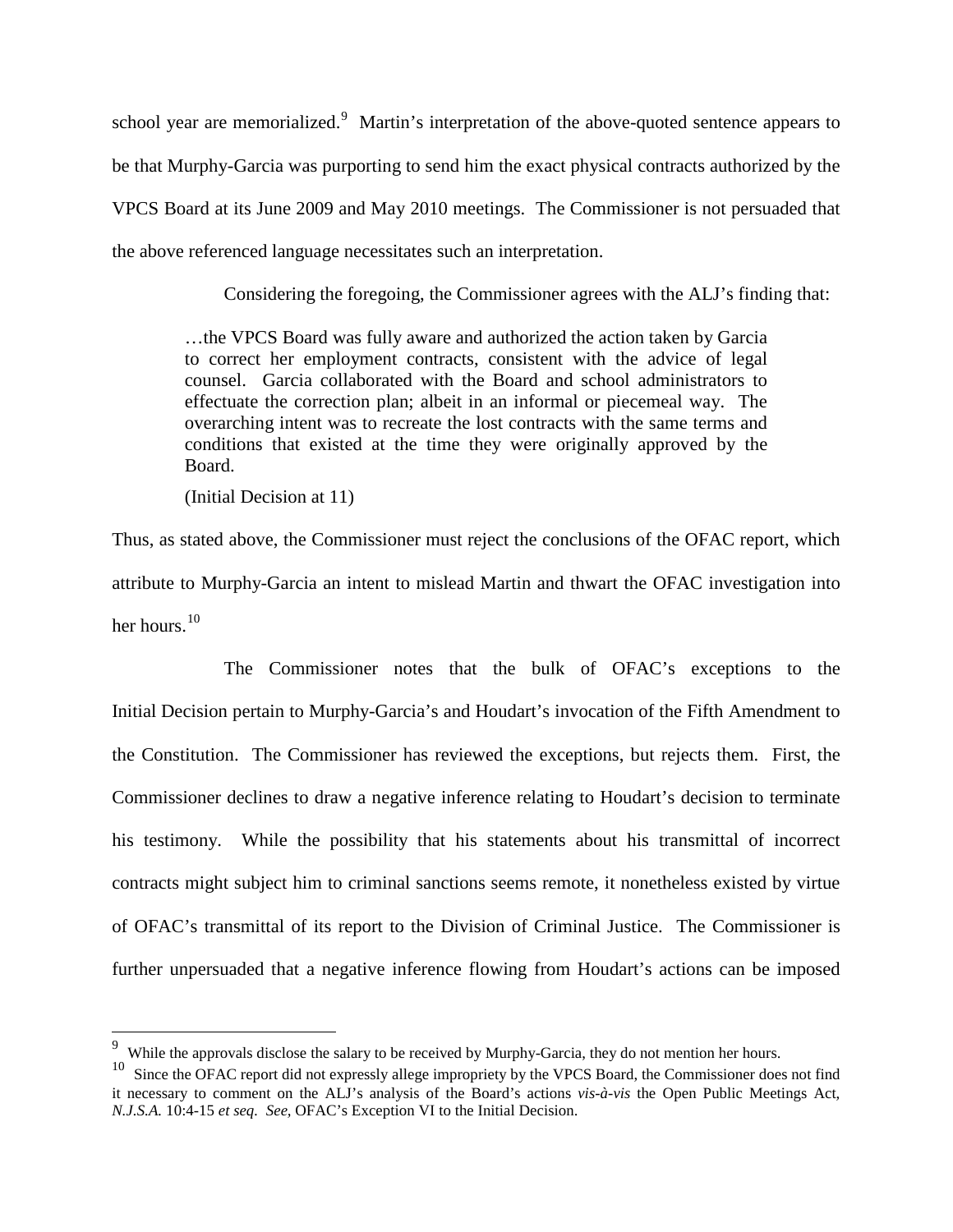upon Murphy-Garcia. Most importantly, however, is that Houdart's testimony would add little to this controversy. It is undisputed that Murphy-Garcia gave Houdart reconstituted contracts to transmit to Martin, and that Stanker testified that the Board knew of Murphy-Garcia's actions. Houdart is not in a position to divine what the Board did or did not know.

For similar reasons, the Commissioner is not inclined to draw a negative inference from Murphy-Garcia's invocation of her Fifth Amendment right not to testify against herself. OFAC does not argue that Murphy-Garcia did not have that right, but rather argues that it was abrogated by her responses to discovery. The Commissioner is, however, reluctant to withhold from Murphy-Garcia a constitutional right in a controversy where her testimony is unnecessary to a resolution. Murphy-Garcia does not deny reconstituting the contracts and asking Board President Stanker and the former and present VPCS business administrators to execute the signature pages of same. The chief issue is whether she acted clandestinely, or with the knowledge of the VPCS Board. Stanker testified multiple times that the Board knew that Murphy-Garcia was trying to reconstruct the lost contracts and send them to Martin. Murphy-Garcia is in no position to rebut Stanker's representation about what he and the Board knew.

Notwithstanding that the Commissioner finds the OFAC report's conclusions about Murphy-Garcia to be unsupported, the Commissioner finds much of concern in the OFAC report. It is clear that the investigation was a very frustrating exercise for Martin. Multiple copies of contracts for Murphy-Garcia were given to OFAC and the Charter School Office of the Department of Education. The copies conflicted in every respect – from format and content to dates and signatures – and Martin's interviewees did not offer much clarity. While the Commissioner finds that the reconstructed contracts submitted to Martin on March 11, 2011, were valid representations of Murphy-Garcia's relationship with VPCS, he is dismayed at the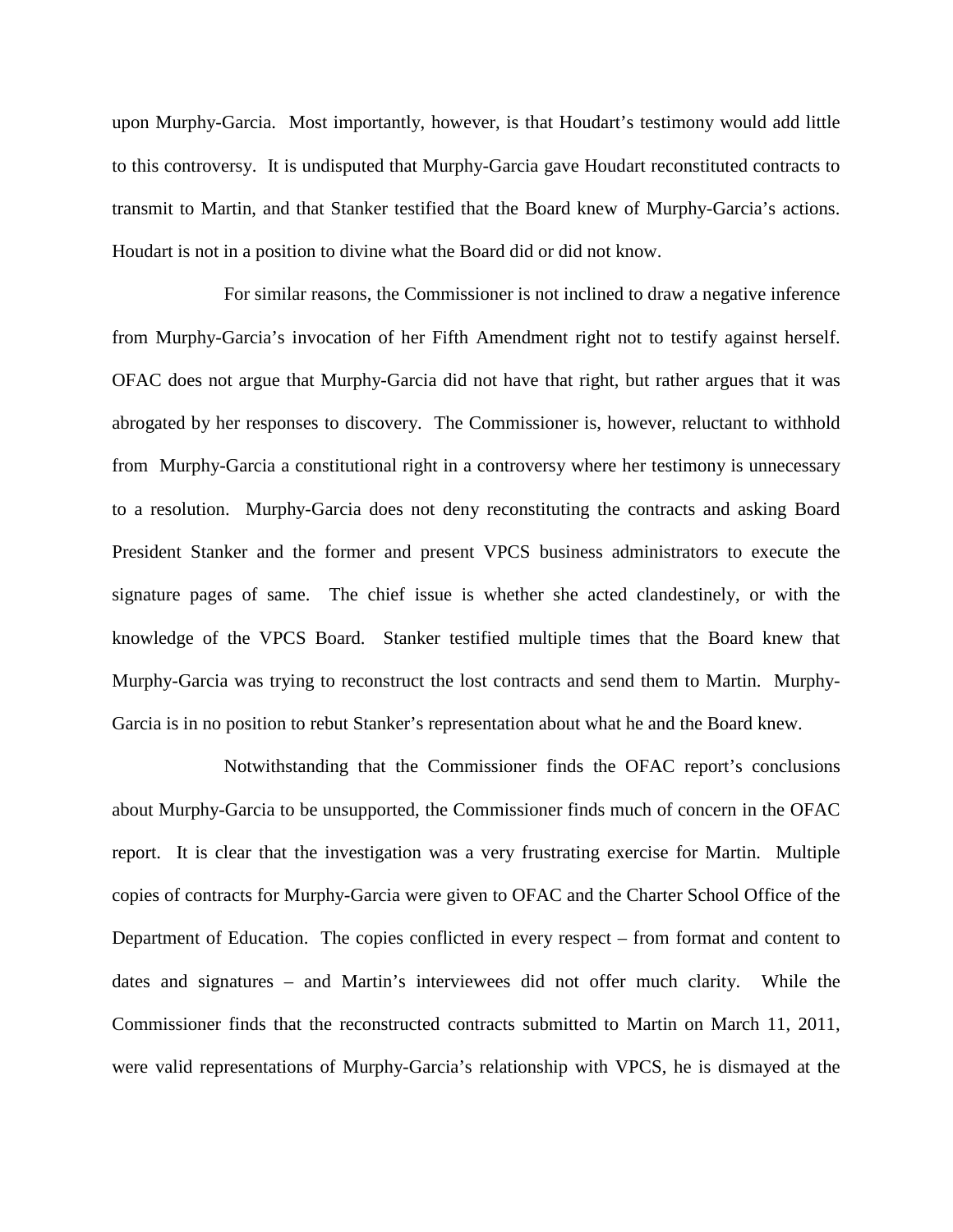disorganization evident in VPCS's administration, especially as regards record-keeping, and the casual manner with which the Board oversaw the administration.

The record does not include any direct evidence that Murphy-Garcia reconstituted the VPCS contracts to hide financial irregularities. Indeed, Stanker testified that Murphy-Garcia, who was a founder of VPCS, donated back to VPCS all of her 2009-10 salary and half of her 2010-11 salary. 4T167 However, the Commissioner is concerned about the collective number of hours of Murphy-Garcia's employment.

Colleen Schulz-Eskow, of the Department's Charter School Office, testified that it was common for business administrators – but not lead personnel – to work at multiple charter schools. 6T52-53. Since she was aware that – at the time VPCS was starting up – Murphy-Garcia was doing business administrator work at other schools or districts, Schulz-Eskow questioned Murphy-Garcia about whether her time and commitment to VPCS would be sufficient to adequately oversee the school. 6T44-47. Ultimately, when the DOE approved VPCS, they were not worried about Murphy-Garcia being at the school on a part time basis. 6T55.

It is not clear to the Commissioner, however, whether Schulz-Eskow was aware of how many schools employed Murphy-Garcia. If she was, it appears that she did not share the concerns of her Department of Education colleague, Martin, about the implications of Murphy-Garcia's multiple employment. However, as a matter of common sense, the Commissioner must register misgivings about Murphy-Garcia's – or anyone else's – ability to actively devote to each of five employers the respective number of hours of work which were promised them. It is likely that such a concern motivated OFAC's continuation of its investigation into Murphy-Garcia's employment.